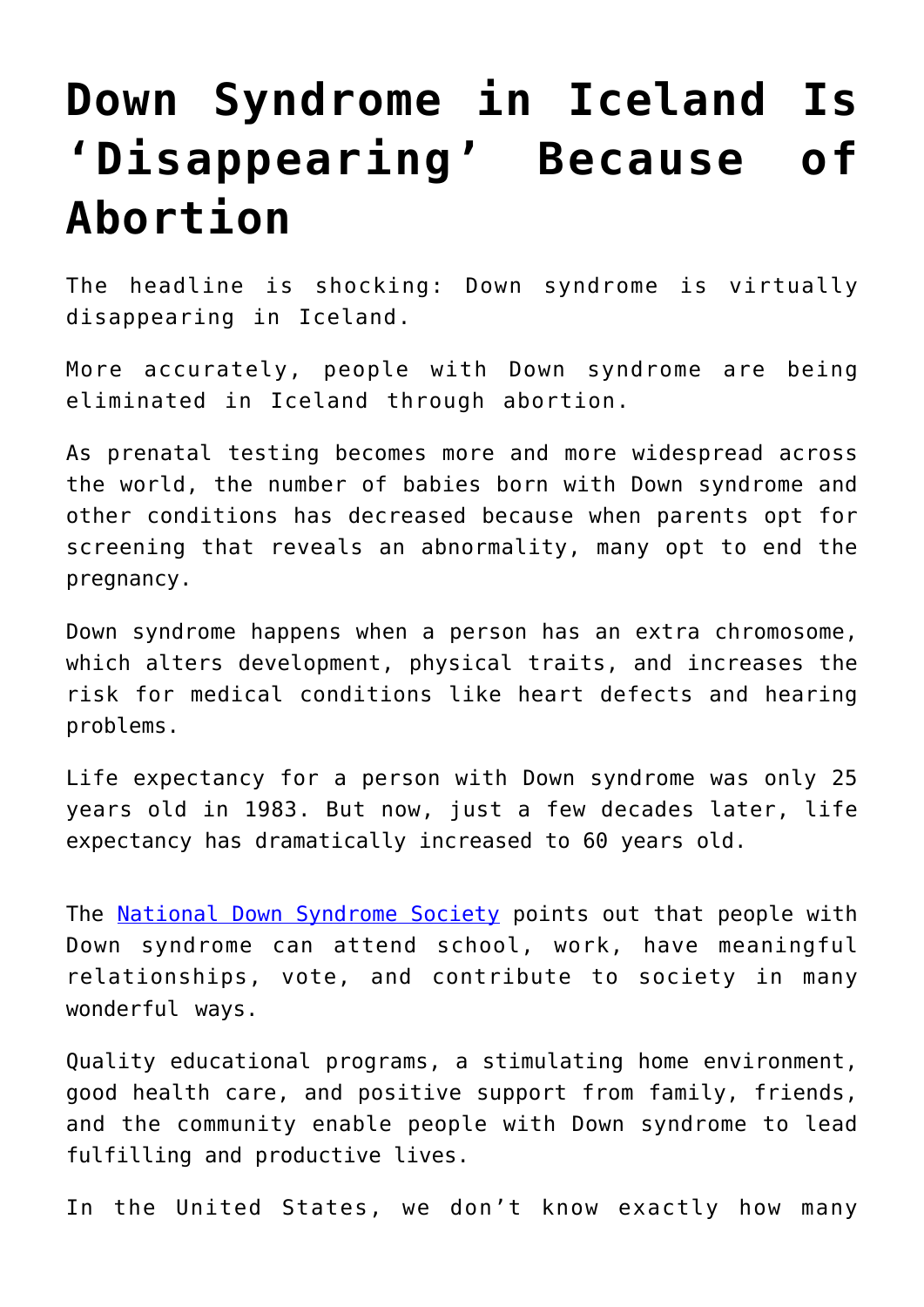pregnancies are terminated following a prenatal diagnosis of Down syndrome and other conditions because the data is not collected. But other countries track prenatal diagnosis and abortion data, and the results are telling.

According to CBS News, "The United States has an estimated termination rate for Down syndrome of 67 percent (1995-2011); in France it's 77 percent (2015), and in Denmark, 98 percent (2015)."

In Iceland, more than four out of five women have a prenatal screening test and close to 100 percent of women who received a positive test for Down syndrome chose to abort their child.

According to the National Down Syndrome Society, about 6,000 babies are born with Down syndrome every year in the United States. Imagine if nearly 100 percent of those people had been aborted instead.

What happens when a person's perceived quality of life becomes more important than the value of life itself? Down syndrome and other conditions don't negate the inherent dignity and worth of a person, born or unborn.

Our dignity and worth as human beings doesn't lie in our characteristics or our capabilities. Life is the most basic human freedom of all.

Advancing this fundamental truth in public policy and day-today interactions with our neighbors will hasten the day that every human being, from the moment of conception, is protected in law and welcomed in life.

—

*This article was originally published by* The Daily Signal*. Read the [original article.](http://dailysignal.com/2017/08/15/iceland-aborting-nearly-babies-syndrome/)*

*Dear Readers,*